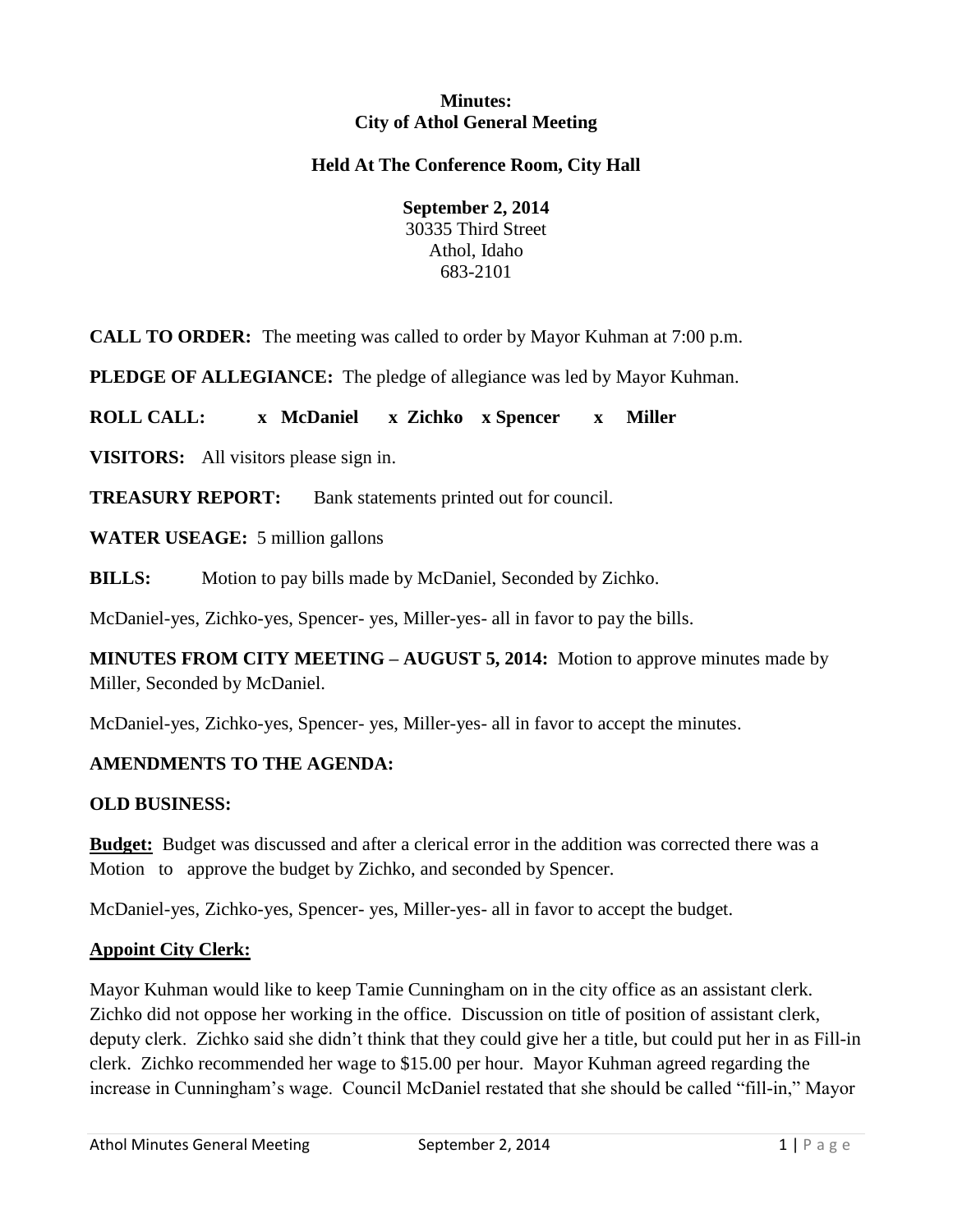Kuhman objected to the title of "fill-in," stating that the City needed to upgrade and be more professional, a better check and balance system, and have more than one office staff. Zichko requested workshops for the city council, and the Mayor agreed but wanted to make sure that the workshops would include the public to keep them aware of what is going on. Concern from public regarding bonding on clerk – [Information after meeting – upon information from City's Insurance Carrier, city insurance bond covers anyone who is working for the City] Mayor Kuhman would like to appoint Lori Yarbrough for the position of City Clerk.

**Motion** to hire Lori Yarbrough as City Clerk made by Spencer, **Seconded** by Miller. **Discussion** – Spencer wanted to state that a third party agency was used to select applicants. McDaniel-yes, Zichko-yes, Spencer- yes, Miller-yes- all in favor to hire Lori Yarbrough, new City Clerk.

**Forensic Audit:** Mayor gave update on forensic audit. McDaniel said that he spoke with Deputy March regarding the Sheriff Department paying half of the audit fee, and restated that the Sheriff has said they would pay half. City Attorney wanted the council to know that the retention letter stated that if there were any disputes on the audit that it could only be by arbitration. At this time, possible audit completion would be approximately 2 months. City Council reviewed correspondence from auditing firm, Anastasi Moore & Martin.

Zichko made a motion to approve the letter subject to written confirmation from the Sheriff's Department. **Motion** made to approve by Zichko, **Seconded** by McDaniel.

McDaniel-yes, Zichko-yes, Spencer- yes, Miller-yes- all in favor to approve retention letter.

**Athol Daze Trophies:** Mayor states that winners of the Athol Daze Parade have still not picked up their trophies. Contact information was not received upon sign up. Requesting information on winners from public. Mayor read off winners: #8 – Honorable Service – Disabled American Veterans Fort Sherman Chapter 9 Robert Hunt; #16 – Jim Nelson – Fuddie Duddies 1971 Mustang Fastback; #13 – Commercial Business – Todd McLean, Flip Factory Gymnastics; #5 Young Community Reps – Mrs Kootenai County, Michelle Sheets – call Silverwood; #20 Political Services – Rick Redman & Vito Barberi; #24 Vintage Old Military Vehicles – George Shaffer – 1941 Jeep & Dodge. Mayor suggested everyone review the city web site and provide input. Information is being added to the web site regularly.

# **NEW BUSINESS:**

**Site Disturbance:** Marilyn Kokot / Randy Kreig – Mobile home - not at meeting.

**Attorney City Files:** Mayor Kuhman had requested Attorney Appleton to produce any contracts that he had in his files for the City. Mayor states that Attorney provided letter with two incomplete contracts. Mayor asked Attorney if this was all that he had for the City of Athol was in his files. Attorney answered that he has no other contracts and did not even know of the existence of T-Mobile or what T-Mobile is. He stated that what he provided were the only things he had in his files. Mayor